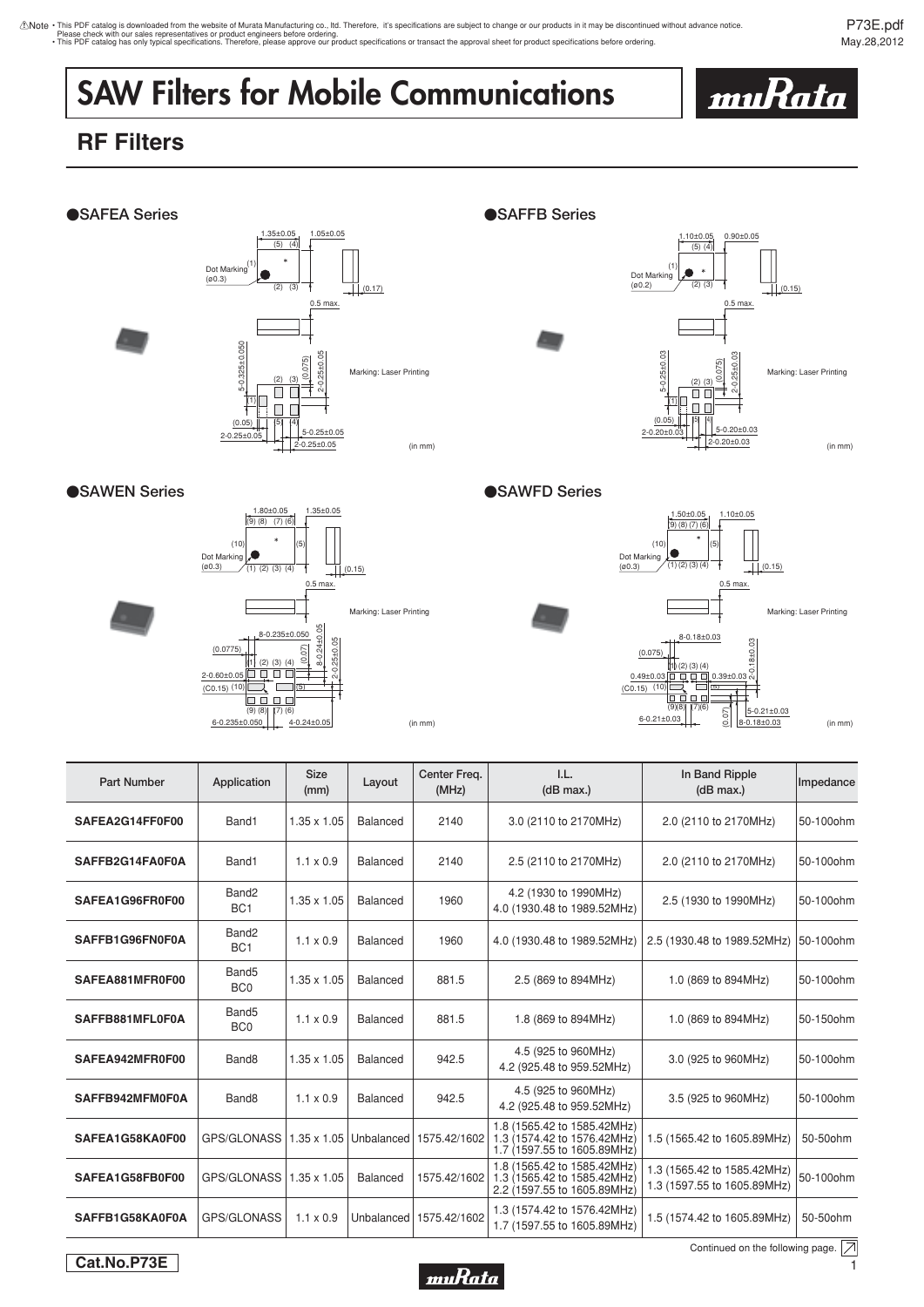| This PDF catalog is downloaded from the website of Murata Manufacturing co., ltd. Therefore, it's specifications are subject to change or our products in it may be discontinued without advance notice. |
|----------------------------------------------------------------------------------------------------------------------------------------------------------------------------------------------------------|
| Please check with our sales representatives or product engineers before ordering.                                                                                                                        |
| . This PDF catalog has only typical specifications. Therefore, please approve our product specifications or transact the approval sheet for product specifications before ordering.                      |

Continued from the preceding page.

| Part Number            | Application                                       | Size<br>(mm)       | Layout                       | Center Freg.<br>(MHz) | 1.L.<br>(dB max.)                                                                          | In Band Ripple<br>(dB max.)                                                               | Impedance |
|------------------------|---------------------------------------------------|--------------------|------------------------------|-----------------------|--------------------------------------------------------------------------------------------|-------------------------------------------------------------------------------------------|-----------|
| <b>SAFFB1G58FA0F0A</b> | GPS/GLONASS                                       | $1.1 \times 0.9$   | <b>Balanced</b>              | 1575.42/1602          | 1.35 (1574.42 to 1576.42MHz)<br>1.9 (1597.55 to 1605.89MHz)<br>3.0 (1597.55 to 1605.89MHz) | 1.3 (1574.42 to 1576.42MHz)<br>1.3 (1597.55 to 1605.89MHz)<br>2.2 (1565.42 to 1585.42MHz) | 50-100ohm |
| SAFEA2G45RA0F00        | <b>ISM2.4</b>                                     | $1.35 \times 1.05$ | Unbalanced                   | 2450                  | 2.6 (2400 to 2500MHz)                                                                      | 1.8 (2400 to 2500MHz)                                                                     | 50-50ohm  |
| SAWFD881MCM0F0A        | GSM                                               | $1.5 \times 1.1$   | Balanced<br>LR               | 881.5                 | 2.0 (869 to 894MHz)                                                                        | 1.1 (869 to 894MHz)                                                                       | 50-150ohm |
|                        |                                                   |                    |                              | 942.5                 | 2.4 (925 to 960MHz)                                                                        | 1.5 (925 to 960MHz)                                                                       | 50-150ohm |
| <b>SAWFD881MCN0F0A</b> | <b>GSM</b>                                        | $1.5 \times 1.1$   | <b>Balanced</b><br>RR        | 881.5                 | 2.0 (869 to 894MHz)                                                                        | 1.1 (869 to 894MHz)                                                                       | 50-150ohm |
|                        |                                                   |                    |                              | 942.5                 | 2.4 (925 to 960MHz)                                                                        | 1.5 (925 to 960MHz)                                                                       | 50-150ohm |
| SAWFD1G84CM0F0A        | GSM                                               | $1.5 \times 1.1$   | <b>Balanced</b><br>LR        | 1842.5                | 2.3 (1805 to 1880MHz)                                                                      | 1.8 (1805 to 1880MHz)                                                                     | 50-150ohm |
|                        |                                                   |                    |                              | 1960                  | 2.2 (1930 to 1990MHz)                                                                      | 1.5 (1930 to 1990MHz)                                                                     | 50-150ohm |
| SAWFD1G84CN0F0A        | GSM                                               | $1.5 \times 1.1$   | <b>Balanced</b><br><b>RR</b> | 1842.5                | 2.3 (1805 to 1880MHz)                                                                      | 1.8 (1805 to 1880MHz)                                                                     | 50-150ohm |
|                        |                                                   |                    |                              | 1960                  | 2.2 (1930 to 1990MHz)                                                                      | 1.8 (1930 to 1990MHz)                                                                     | 50-150ohm |
| <b>SAWFD942MCM0F0A</b> | GSM                                               | $1.5 \times 1.1$   | <b>Balanced</b><br>LR        | 942.5                 | 2.1 (925 to 960MHz)                                                                        | 1.5 (925 to 960MHz)                                                                       | 50-150ohm |
|                        |                                                   |                    |                              | 1842.5                | 2.2 (1805 to 1880MHz)                                                                      | 1.5 (1805 to 1880MHz)                                                                     | 50-150ohm |
|                        | GSM                                               | $1.5 \times 1.1$   | <b>Balanced</b><br><b>RR</b> | 942.5                 | 2.1 (925 to 960MHz)                                                                        | 1.5 (925 to 960MHz)                                                                       | 50-150ohm |
| <b>SAWFD942MCN0F0A</b> |                                                   |                    |                              | 1842.5                | 2.2 (1805 to 1880MHz)                                                                      | 1.5 (1805 to 1880MHz)                                                                     | 50-150ohm |
|                        | GSM<br>$1.8 \times 1.4$<br><b>SAWEN881MCM0F00</b> |                    | Balanced                     | 881.5                 | 2.0 (869 to 894MHz)                                                                        | 1.1 (869 to 894MHz)                                                                       | 50-150ohm |
|                        |                                                   |                    | LR                           | 942.5                 | 2.4 (925 to 960MHz)                                                                        | 1.5 (925 to 960MHz)                                                                       | 50-150ohm |
| SAWEN881MCN0F00        | <b>GSM</b><br>$1.8 \times 1.4$                    |                    | <b>Balanced</b><br><b>RR</b> | 881.5                 | 2.0 (869 to 894MHz)                                                                        | 1.1 (869 to 894MHz)                                                                       | 50-150ohm |
|                        |                                                   |                    |                              | 942.5                 | 2.4 (925 to 960MHz)                                                                        | 1.5 (925 to 960MHz)                                                                       | 50-150ohm |
| SAWEN1G84CM0F00        |                                                   | $1.8 \times 1.4$   | <b>Balanced</b><br>LR        | 1842.5                | 2.5 (1805 to 1880MHz)                                                                      | 1.8 (1805 to 1880MHz)                                                                     | 50-150ohm |
|                        | <b>GSM</b>                                        |                    |                              | 1960                  | 2.6 (1930 to 1990MHz)                                                                      | 1.8 (1930 to 1990MHz)                                                                     | 50-150ohm |
| SAWEN1G84CN0F00        | <b>GSM</b>                                        | $1.8 \times 1.4$   | <b>Balanced</b><br><b>RR</b> | 1842.5                | 2.5 (1805 to 1880MHz)                                                                      | 1.8 (1805 to 1880MHz)                                                                     | 50-150ohm |
|                        |                                                   |                    |                              | 1960                  | 2.6 (1930 to 1990MHz)                                                                      | 1.8 (1930 to 1990MHz)                                                                     | 50-150ohm |
|                        | GSM                                               | $1.8 \times 1.4$   | <b>Balanced</b><br>LR.       | 881.5                 | 2.0 (869 to 894MHz)                                                                        | 1.1 (869 to 894MHz)                                                                       | 50-150ohm |
| SAWEN881MCM2F00        |                                                   |                    |                              | 942.5                 | 2.6 (925 to 960MHz)                                                                        | 1.8 (925 to 960MHz)                                                                       | 50-150ohm |
| SAWEN881MCN2F00        | GSM                                               | $1.8 \times 1.4$   | <b>Balanced</b><br><b>RR</b> | 881.5                 | 2.0 (869 to 894MHz)                                                                        | 1.1 (869 to 894MHz)                                                                       | 50-150ohm |
|                        |                                                   |                    |                              | 942.5                 | 2.6 (925 to 960MHz)                                                                        | 1.8 (925 to 960MHz)                                                                       | 50-150ohm |
|                        | GSM                                               | $1.8 \times 1.4$   | <b>Balanced</b><br>LR        | 942.5                 | 2.3 (925 to 960MHz)                                                                        | 1.5 (925 to 960MHz)                                                                       | 50-150ohm |
| <b>SAWEN942MCM0F00</b> |                                                   |                    |                              | 1842.5                | 2.5 (1805 to 1880MHz)                                                                      | 1.5 (1805 to 1880MHz)                                                                     | 50-150ohm |
|                        | <b>GSM</b>                                        |                    | <b>Balanced</b><br><b>RR</b> | 942.5                 | 2.3 (925 to 960MHz)                                                                        | 1.5 (925 to 960MHz)                                                                       | 50-150ohm |
| SAWEN942MCN0F00        |                                                   | $1.8 \times 1.4$   |                              | 1842.5                | 2.5 (1805 to 1880MHz)                                                                      | 1.5 (1805 to 1880MHz)                                                                     | 50-150ohm |